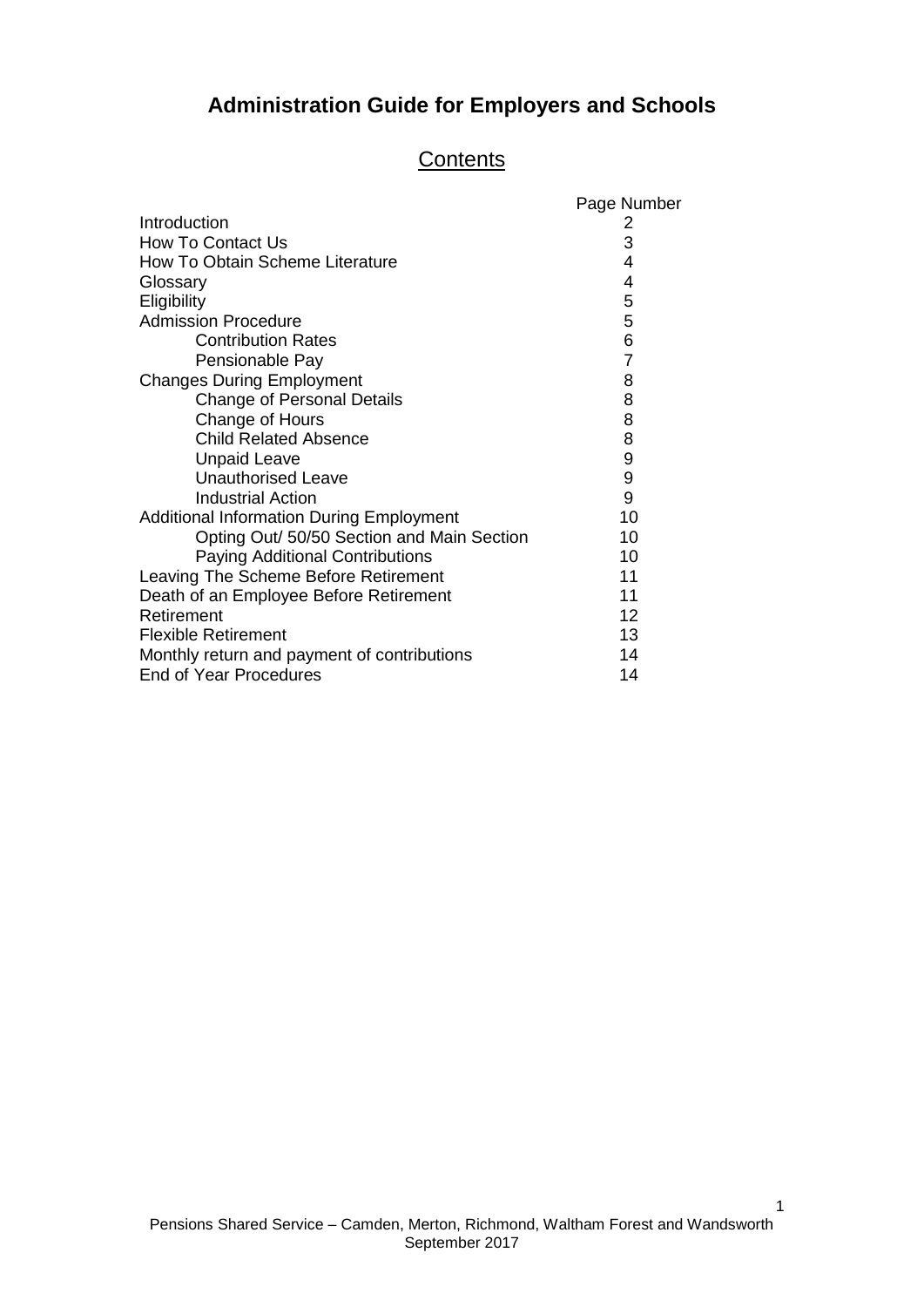## Introduction

This guide has been produced by the Pensions Shared Service for Camden, Merton, Richmond, Waltham Forest and Wandsworth. It has been written with the aim of assisting employers and schools in meeting their responsibilities for pension matters for non teaching employees from April 2014 onwards. It is hoped that the guide will contribute to ensuring that all employees are fully aware of their pension rights and will assist the Pensions Shared Service in providing an effective and efficient service to pension scheme members.

#### **Background**

The Pensions Shared Service performs two main functions:-

- administering the Local Government Pension Scheme (LGPS) for members of Camden, Merton, Richmond, Waltham Forest and Wandsworth pension funds and
- providing advice and guidance on pension matters for employees, employers and schools.

#### **Important**

Please remember that this is a guidance document only. It is not an interpretation of the LGPS Regulations. The regulations will be used to reach any decision as to the entitlements of scheme members. The LGPS Regulations and HR and Payroll guides to the LGPS 2014 can be viewed here: [http://www.lgpsregs.org](http://www.lgpsregs.org/)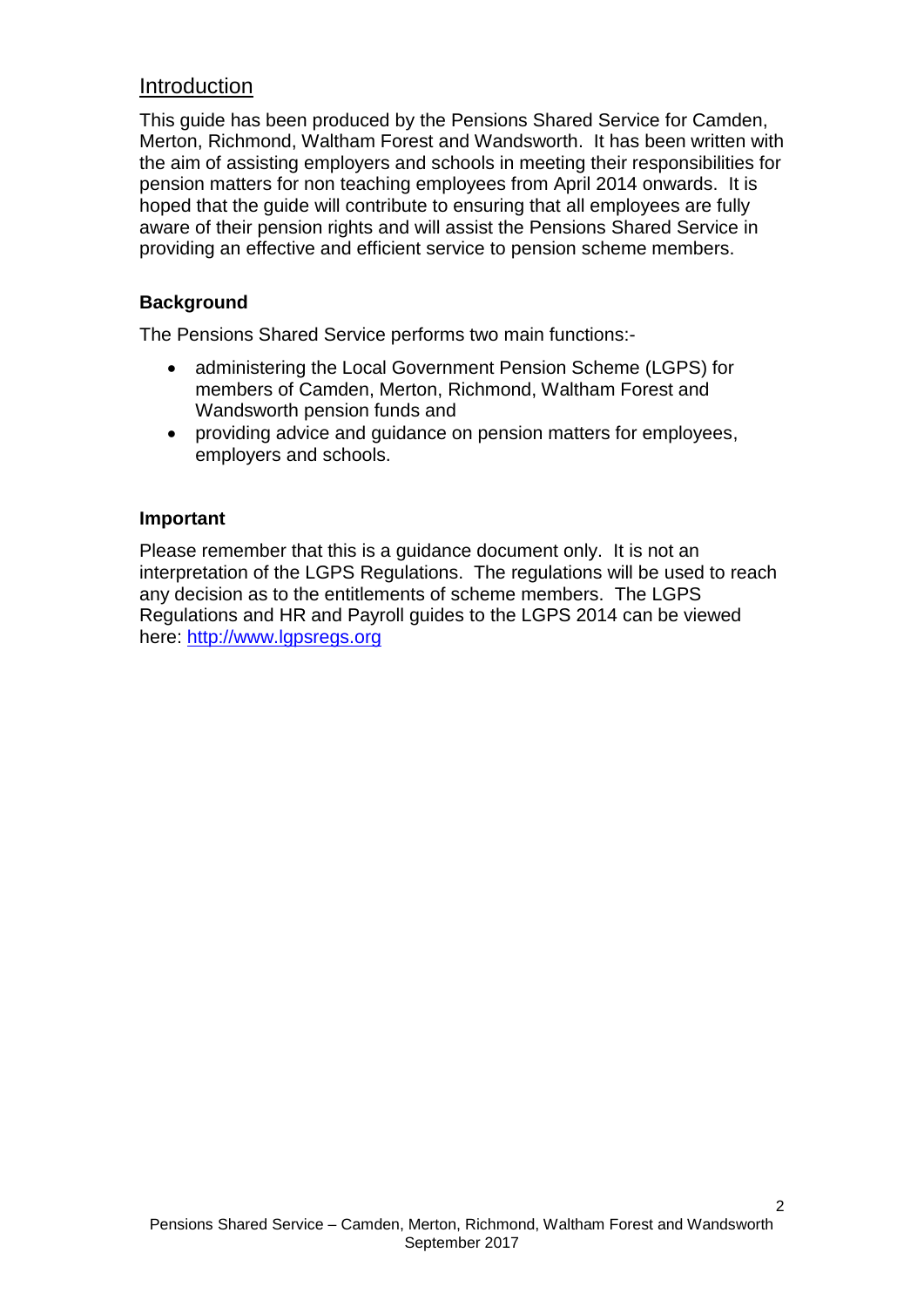## How to Contact Us

The Pensions Shared Service is based in Room 70 on the ground floor of Wandsworth Town Hall and our offices are open from 9am to 5pm Monday to Friday. Employees can arrange an appointment from 7.30 am to 6.30 pm if they contact us before hand to arrange a convenient day.

There is a controlled access system in the Town Hall. Visitors will need to report to the reception desk in the Marble Hall.

Our postal address is as follows: Pensions Shared Service

PO Box 75321 London SW18 9LQ

You may contact us by email at pensions@wandsworth.gov.uk

Alternatively you can telephone the Pensions Shared Service on 020 8871 8036.

When contacting the Pensions Shared Service please provide the name of your pension fund and the name of your school/organisation.

The Head of Pensions Shared Service is Colette Hollands.

| <b>LPFA</b> contact details:        |                     | <b>London Pensions Fund Authority</b><br>Dexter House<br>2 Royal Mint Court<br>London EC3N 4LP |
|-------------------------------------|---------------------|------------------------------------------------------------------------------------------------|
|                                     | E-mail:<br>Website: | Call Centre: 020 7369 6118<br>enquiries@lpfa.org.uk<br>www.lpfa.org.uk                         |
| Teachers' Pensions contact details: |                     | <b>Teachers' Pensions</b><br>Mowden Hall<br>Darlington DL3 9EE                                 |
|                                     | E-mail:<br>Website: | Call Centre: 0845 6066166<br>via website<br>www.teacherspensions.co.uk                         |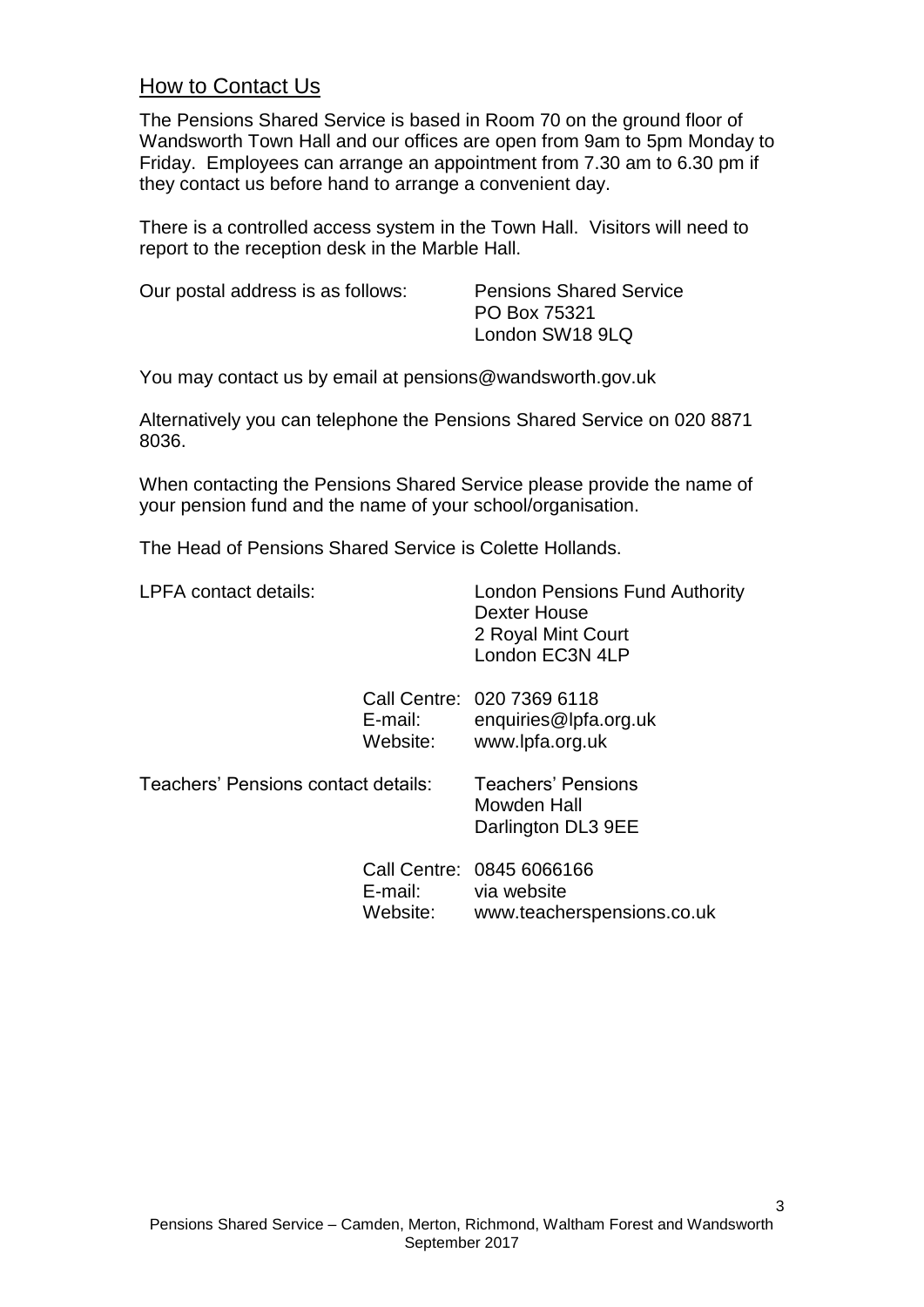# How to Obtain Scheme Literature

All forms can be downloaded directly from the following websites. These will be the most up to date versions. Please do not keep hard copies or save copies locally.

## **Glossary**

The following terms used throughout the manual should be interpreted as having the meaning described below:-

"**the scheme**" means the Local Government Pension Scheme

"**the scheme regulations**" means either the Local Government Pension Scheme Regulations 2013 or The Local Government Pension Scheme (Transitional Provisions and Savings) Regulations 2014

**LGPS** – Local Government Pension Scheme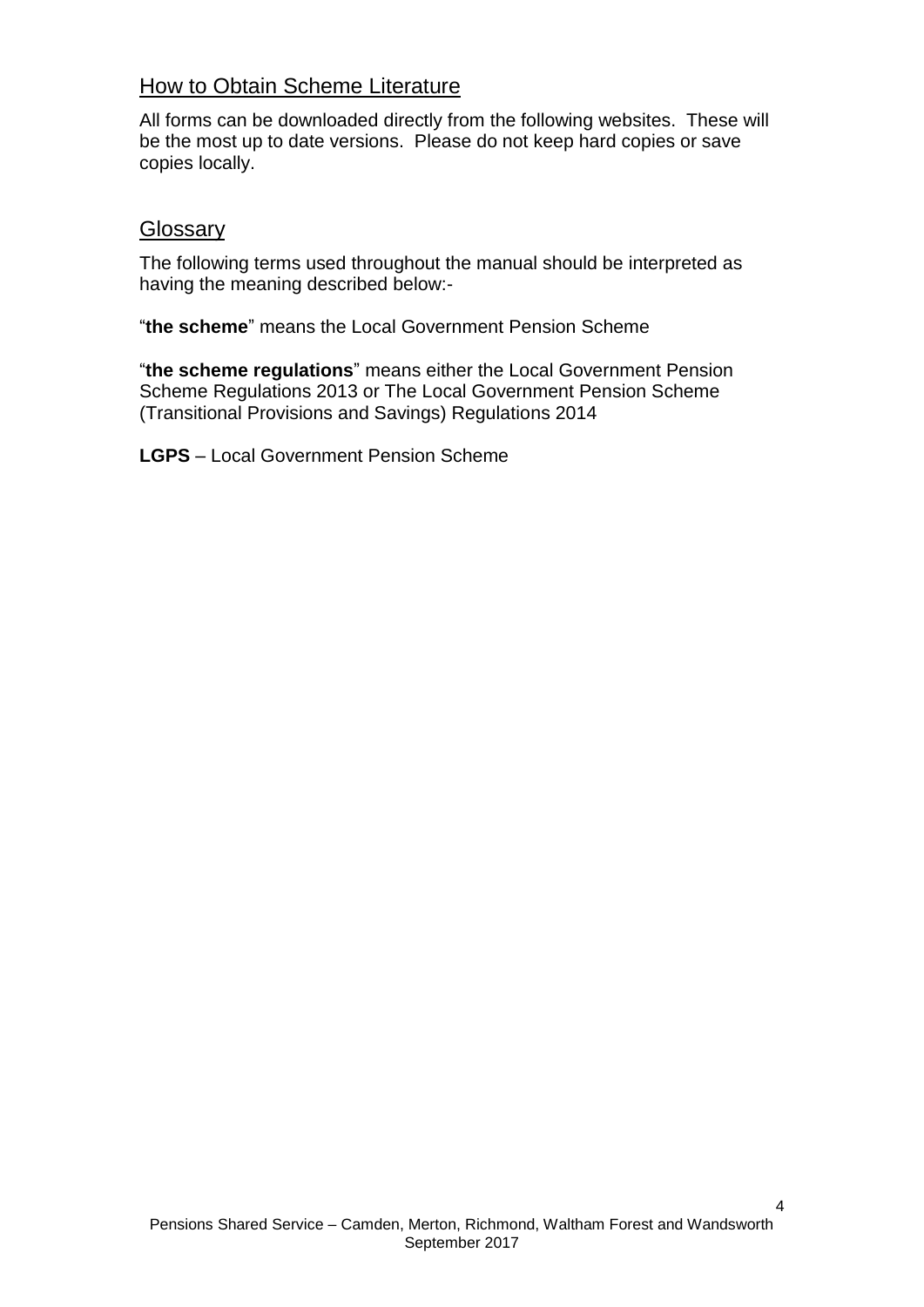# **Eligibility**

Non-teaching employees must be brought into the LGPS if they have a contract of employment for at least 3 months. Employees with a contract of employment for less than 3 months can elect to join the LGPS.

Employees of admitted bodies will automatically join the scheme if allowed to do so under the terms of the admission agreement.

Employees may not become a member of the LGPS on or after the day before their 75<sup>th</sup> birthday.

#### **You should ensure your payroll provider is aware that all eligible employees automatically become members of the scheme.**

## Admission Procedure

Your 'offer of appointment' letters and contracts should refer to membership of the LGPS. The Pensions Shared Service can review these on request.

Please provide new non-teaching employees with a link to the national members LGPS website.

http://www.lapsmember.org/

Additionally you should provide all new non-teaching employees **who are eligible** to join the LGPS with the following:

- an Expression of Wish Form
- a Previous Pension Rights Form

For all eligible employees, including existing members starting new posts, please send to the Pension Service

- The completed and signed Confirmation of New Employee form
- An Expression of Wish form completed and signed by member
- A Previous Pension Rights form completed and signed by the member

And

Ensure that your payroll provider is deducting contributions correctly.

Further information on the admission procedure is provided on the following pages.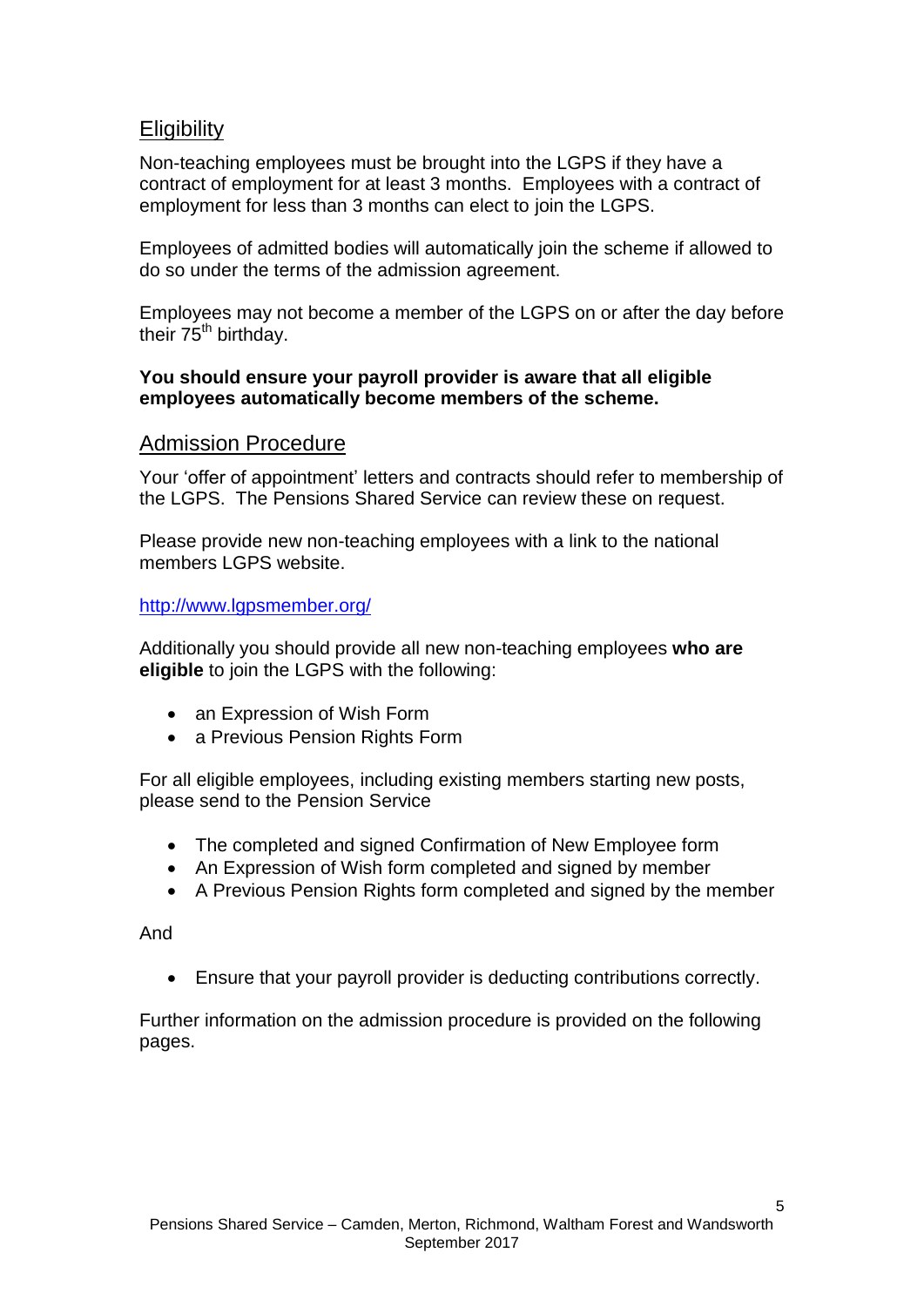#### **Previous Pension Rights Form**

This fulfills a number of statutory requirements and provides the employee with the opportunity to investigate a transfer of any previous pension rights they may have. It is important that employees complete this form as soon as possible after they commence employment as the scheme regulations impose a 12 months time limit on the acceptance of a transfer of previous pension rights.

#### **Expression of Wish Form**

In the event of a member's death, there will be a lump sum payable which is normally three times their pay. This form gives employees the opportunity to indicate to whom they would like the lump sum to be paid.

#### **Confirmation of New Employee Form**

This should be completed and signed by a responsible officer. It is a statutory requirement that you provide the information necessary to set up the member's pension record.

#### **A previous election to opt out of the pension scheme for any other post or posts is not valid for a new post.**

#### **Contribution Rates**

You (or your payroll provider) will need to assess the contribution rate at which the employee will make contributions in respect of each post. The contribution rate applicable is based on the employee's actual pensionable pay (not the full time equivalent figure), **including** non contractual overtime and additional hours in each LGPS post they hold. The contribution rates that will apply to each pensionable pay range are shown below:

| <b>Band</b> | Range                | <b>Contribution Rate</b> |
|-------------|----------------------|--------------------------|
| 1           | Up to £13,700        | 5.5%                     |
| 2           | £13,701 to £21,400   | 5.8%                     |
| 3           | £21,401 to £34,700   | 6.5%                     |
| 4           | £34,701 to £43,900   | 6.8%                     |
| 5           | £43,901 to £61,300   | 8.5%                     |
| 6           | £61,301 to £86,800   | 9.9%                     |
| 7           | £86,801 to £102,200  | 10.5%                    |
| 8           | £102,201 to £153,300 | 11.4%                    |
| 9           | £153,301 or more     | 12.5%                    |

The pay ranges shown above are correct for 2017/18. The Pensions Shared Service will keep you informed of any changes.

Employee contribution rates should be assessed on 1 April each year and in line with the employer policy statement.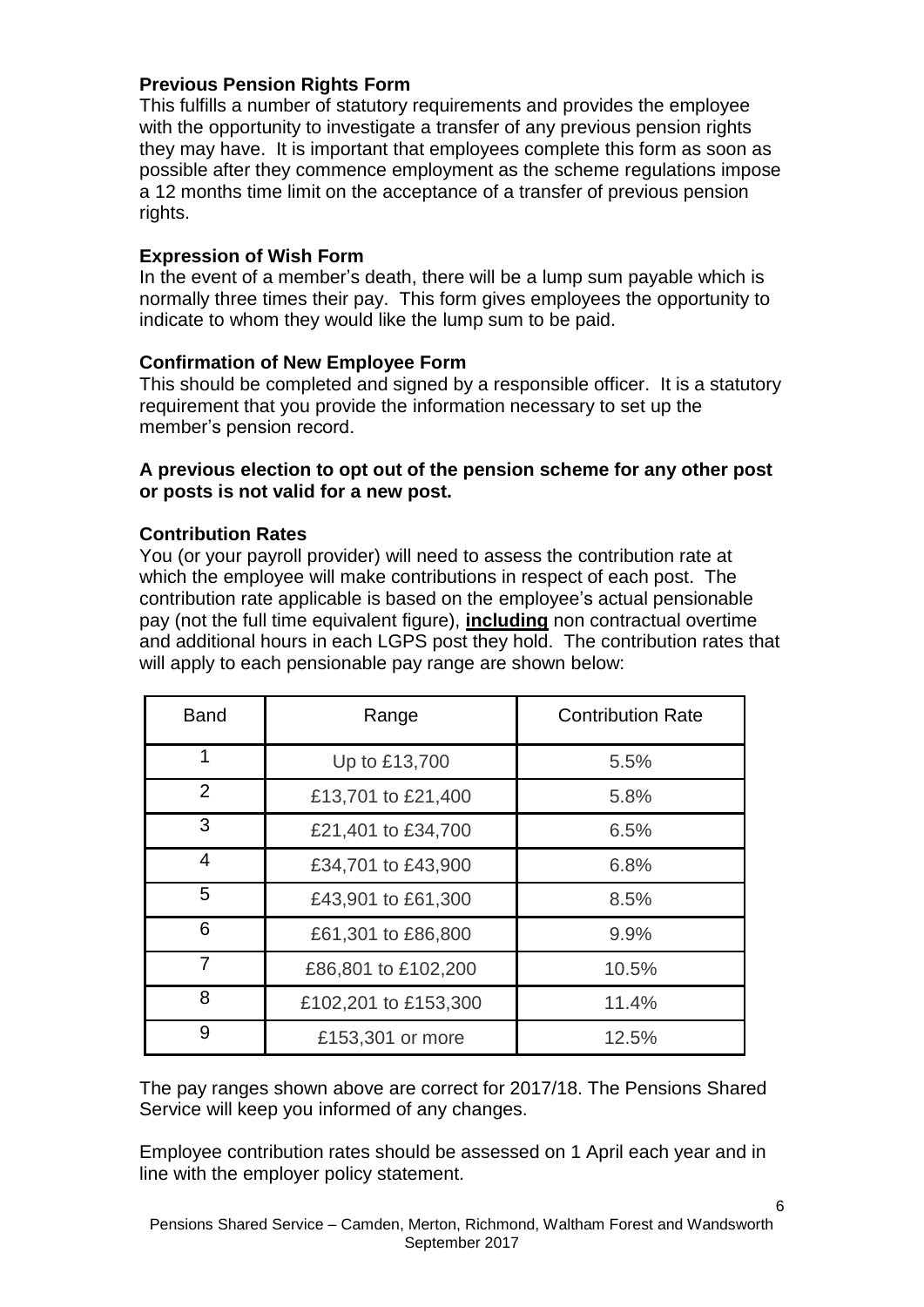#### **Pre 2014 Pensionable Pay**

The rate of pre 2014 scheme pensionable pay (full time equivalent) needs to be recorded and shown on the monthly and annual return although the amount of normal pension contribution is not based on this.

This is all the salary, wages, fees and other payments paid to the employee for their own use in respect of their employment and any other payment or benefit specified in their contract of employment as being a pensionable emolument.

It does not include

- payments for non-contractual overtime;
- any travelling, subsistence or other allowance paid in respect of expenses incurred in relation to the employment;
- any payment in consideration of loss of holidays;
- any payment in lieu of notice to terminate their contract of employment;
- any payment as an inducement not to terminate their employment before the payment is made
- any award of compensation (excluding any sum representing arrears of pay) for the purposes of achieving equal pay in relation to other employees
- additional hours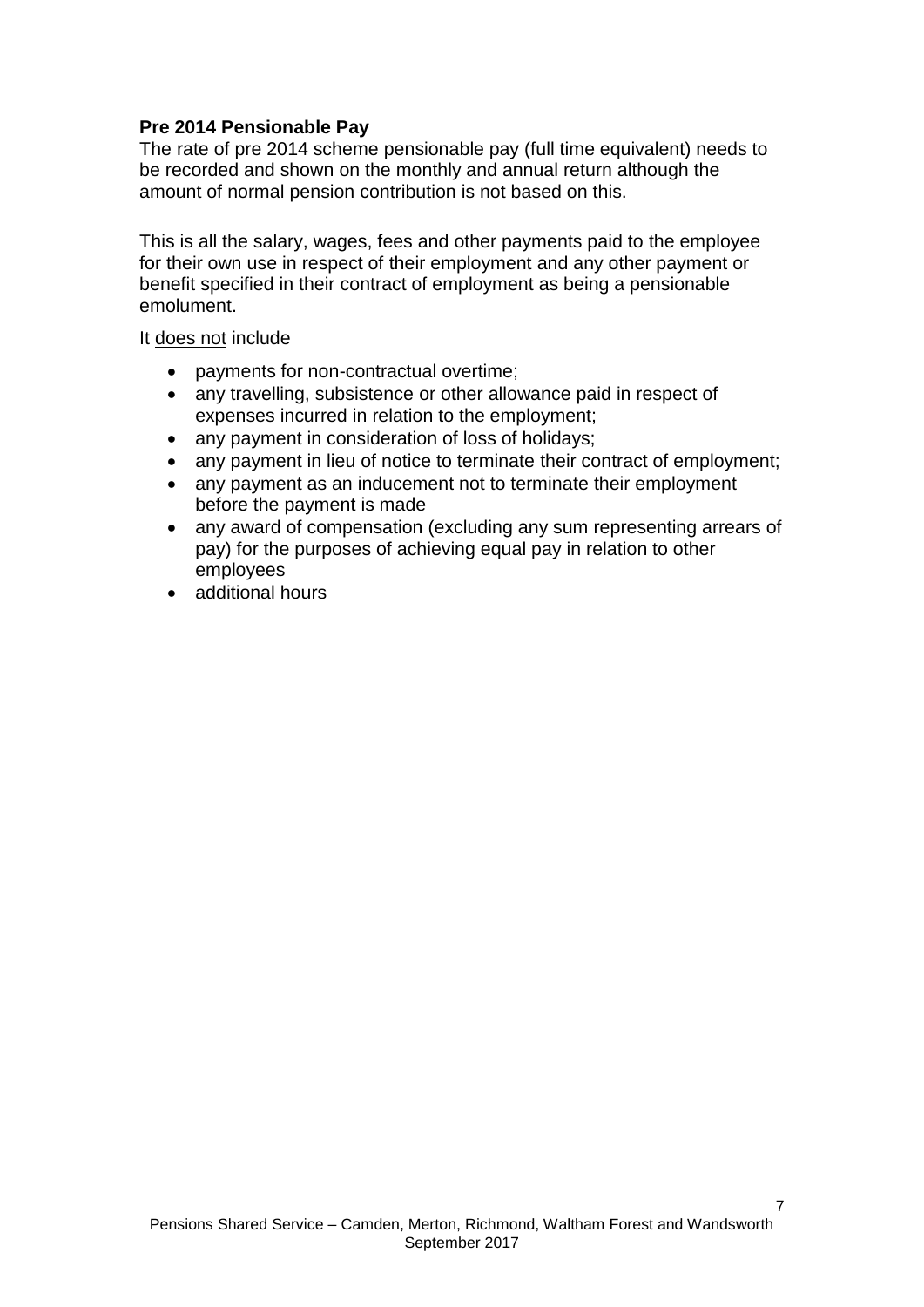# Changes During Employment

#### **Change of Personal Details**

You should notify the Pensions Shared Service by email of any change to an employee's:

- Name
- Address
- National Insurance Number
- Date of Birth (where previously incorrect)

Please also provide us with any copies of supporting documentation i.e. marriage or birth certificates. Where you have seen the original document you should certify the copy to indicate this. This will save your employee providing this documentation at a later date.

#### **Hours/Term Time Only (TTO) Changes**

To ensure that the pension rights of part-time employees are calculated correctly, a **Confirmation of Change of Hours/TTO** form should be completed each and every time an employee changes their **contractual** hours/weeks. This applies even if the change of hours is temporary, except where an employee is simply working additional hours on an ad hoc basis. You should also note that every individual employment is treated separately for pension purposes and you need to send a separate notification form if there has been a change in hours on more than one post.

#### **Child Related Absence**

Employees who take maternity, paternity or adoption leave should continue to contribute to the scheme whilst they are in receipt of maternity, paternity or adoption pay.

Your payroll provider should only deduct employee contributions on their reduced pay (including any Statutory Maternity, Paternity or Adoption Pay) but the employee will be credited with the pension they would have had, but for the maternity, paternity or adoption leave. The employer pays pension contributions on the assumed pensionable pay for the period. For any unpaid periods of maternity, paternity or adoption leave, employees may elect to buy additional pension to cover the pension lost on their return to work (or after they have left if they do not return). If the election is made within 30 days of returning to work this will be a shared cost contract with the employer paying 2/3 of the cost.

It is important that the Pensions Shared Service is notified when an employee is either returning to work or leaving employment having taken a period of maternity, paternity or adoption leave. The **Confirmation of Child Related Absence** form should be completed by a responsible officer. If there is a period of additional unpaid parental leave, the employee must be given the **Authorised Unpaid Absence Employee Notes**.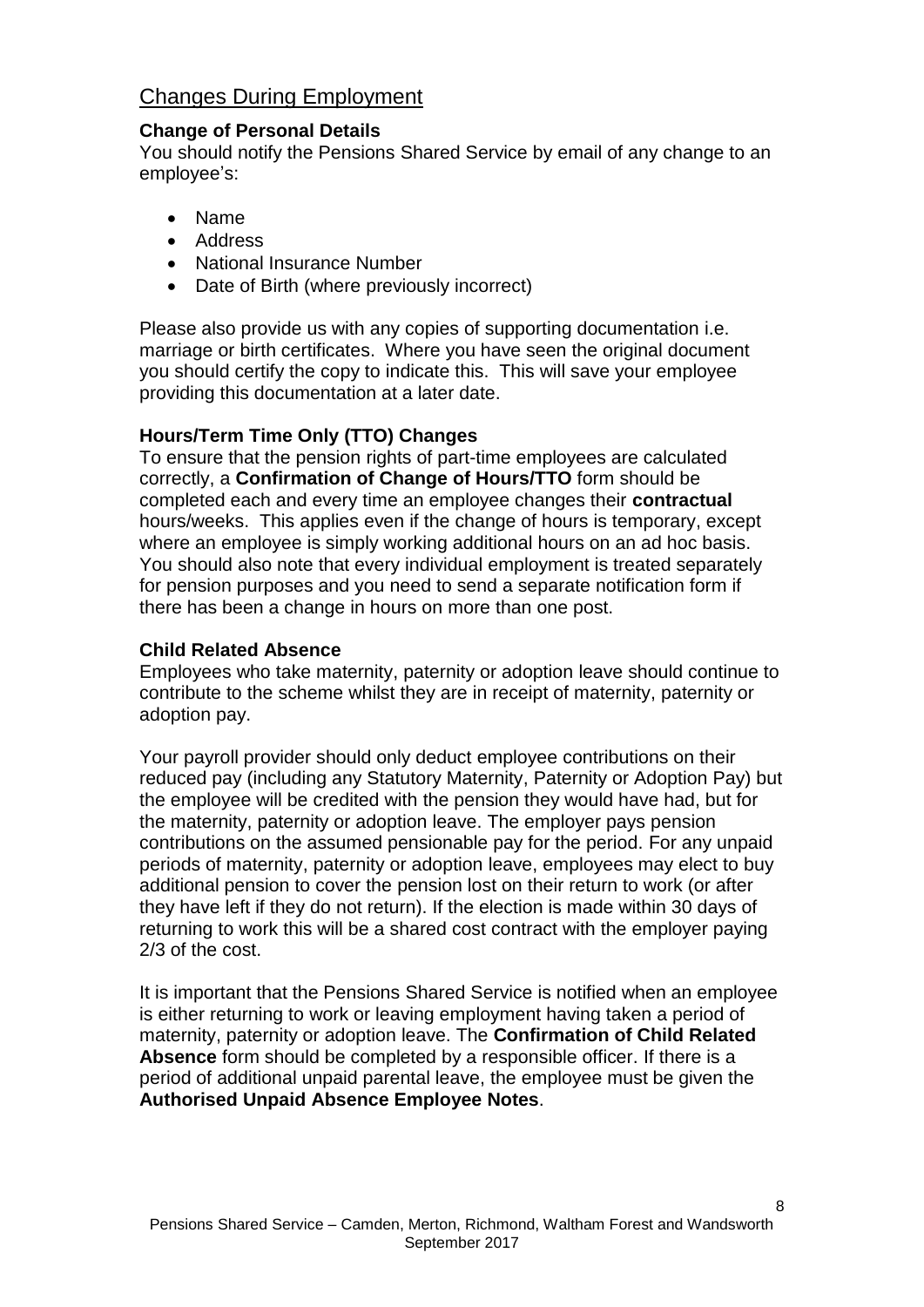#### **Keeping in Touch Days**

When an employee works a Keeping in Touch (KIT) day, contributions are payable on the pay the employee receives for that day and this will count towards their pension. As such, it is important to inform the Pensions Shared Service if this day falls within a period of unpaid parental leave.

#### **Unpaid Leave**

Employees who take an authorised period of unpaid leave may elect to purchase pension to cover the period once they return to work. If the election is made within 30 days of returning to work this will be a shared cost contract with the employer paying 2/3 of the cost.

The **Confirmation of Employee Absence Form** should be completed by a responsible officer and returned to the Pensions Shared Service. The employee must be given the **Authorised Unpaid Absence Employee Notes**.

#### **Unauthorised Leave or Absence Without Permission**

Any period of unauthorised leave will not count towards the employee's membership in the scheme.

The Pensions Shared Service should be notified that an employee is either returning to work or leaving employment following unauthorised leave. The **Confirmation of Employee Absence Form** should be completed by a responsible officer and the Pensions Shared Service will update their records accordingly.

#### **Industrial Action**

Where an employee is absent for one or more days because of industrial action, no contributions are payable for this period and it will not count towards the employee's pension benefits. The **Confirmation of Employee Absence Form** should be completed by a responsible officer of the School and the Pensions Shared Service will update their records accordingly.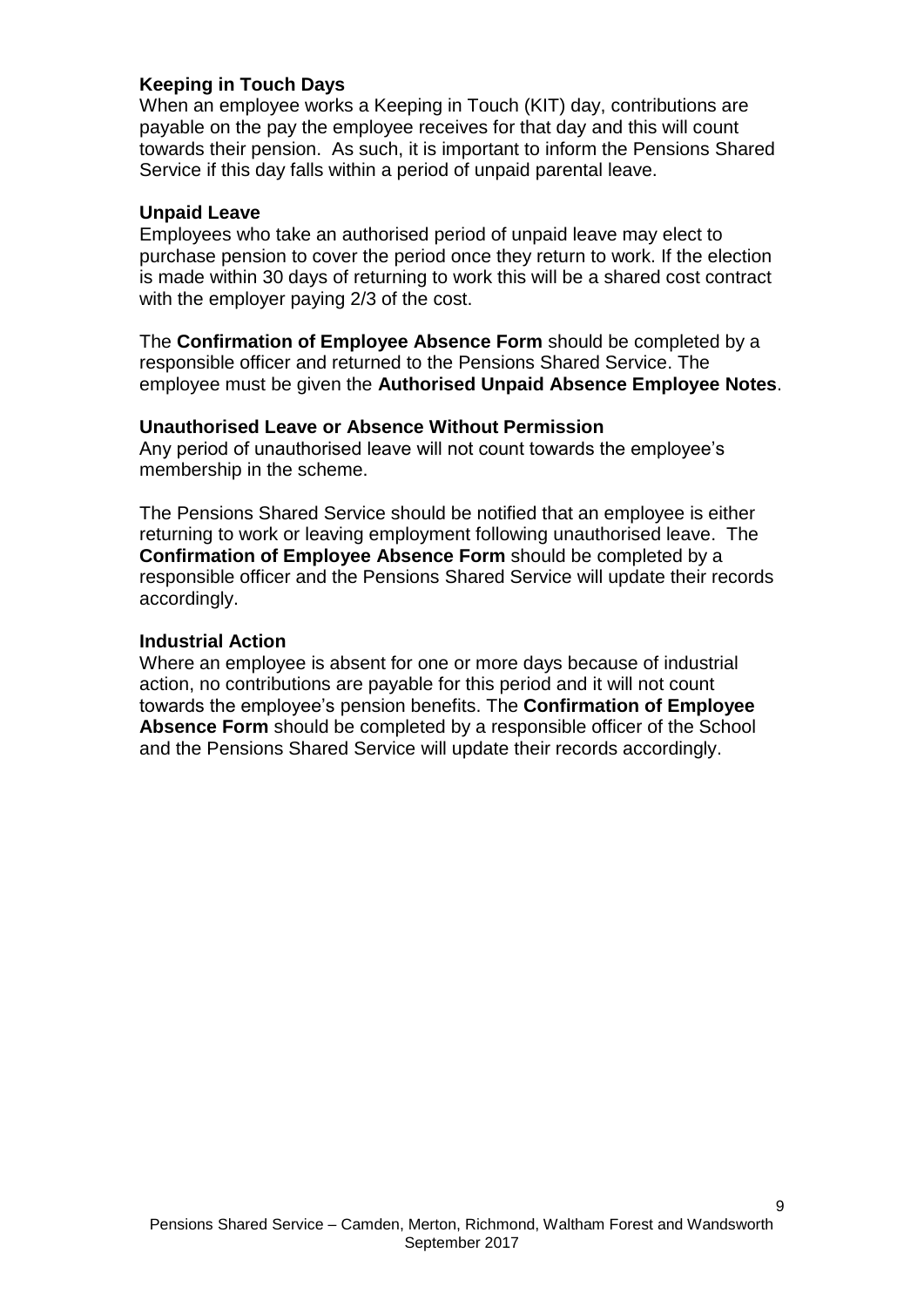# Additional Information During Employment

#### **Opting Out**

If an employee wishes to opt out of the pension scheme, they must obtain an opt out form from the Pensions Shared Service who will then inform the employer.

#### **50/50 Section and Main Section**

If an employee wishes to join the 50/50 section or rejoin the main section of the scheme, they must obtain an election form from the Pensions Shared Service who will inform the employer. For further important guidance relating to employees who join the 50/50 section please the Pensions Shared Service website.

#### **Paying Additional Contributions**

Employees who wish to enhance their pension benefits can do so by paying additional contributions. Paying additional contributions is a tax-efficient method of saving.

Employees can either elect to pay Additional Pension Contributions (APCs) in the LGPS or pay into an Additional Voluntary Contributions (AVC) fund. Money paid into an AVC fund is invested separately from the scheme's main fund.

Employees who are interested in paying additional contributions should be referred to the Pensions Shared Service who will provide information.

Should an employee wish to commence paying additional contributions the Pensions Shared Service will inform you and you will need to ensure that your payroll provider deducts the additional contributions correctly.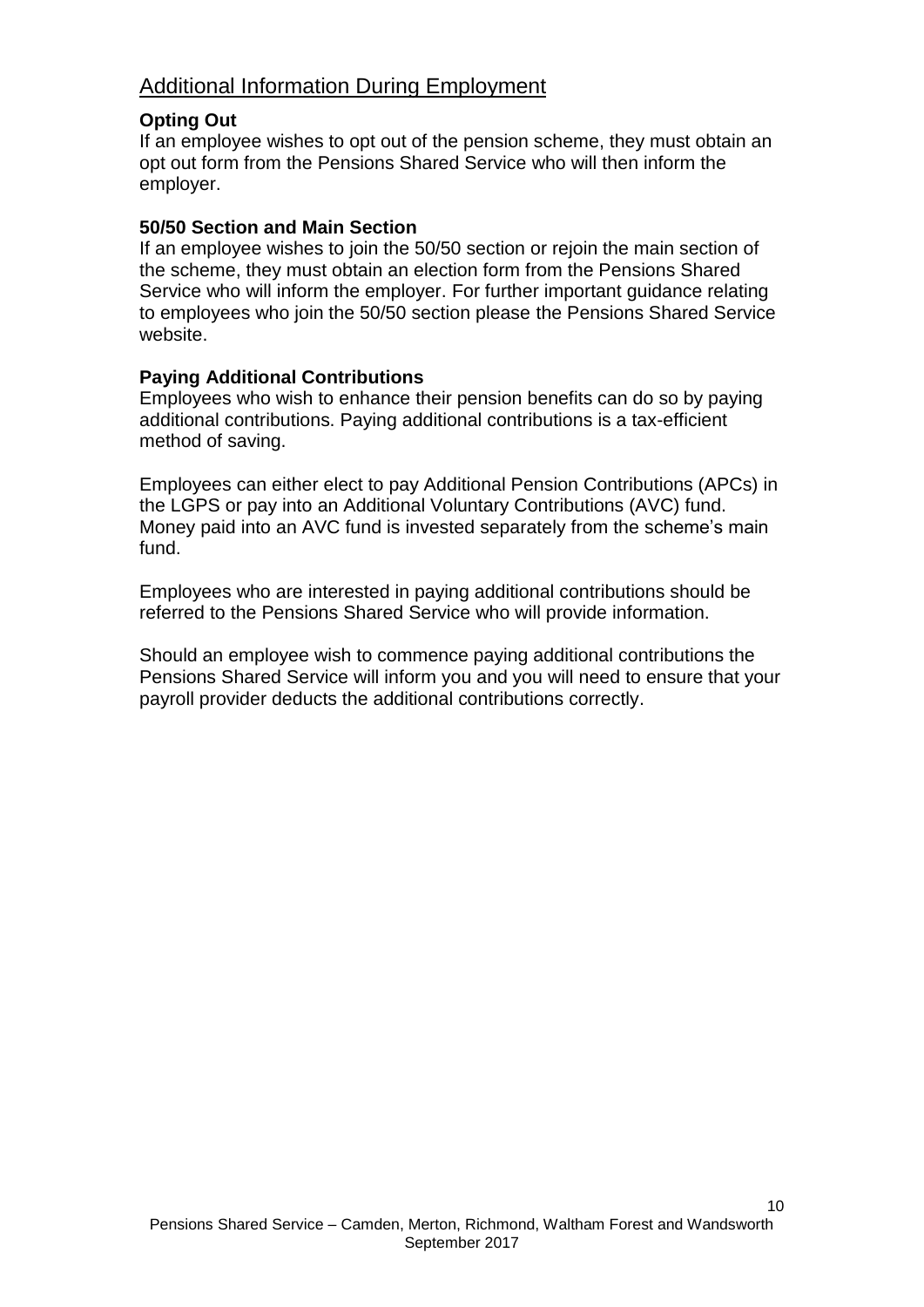# Leaving The Scheme Before Retirement

Where an employee resigns, opts out of the scheme or is dismissed you should complete the **Notification of Leaver Form** as soon as possible.

#### **Please ensure that a Notification of Leaver form is completed when each post ends, even if the employee has other posts which are continuing.**

On receipt of this form the Pensions Shared Service will write to the employee with details of the options that are available to them.

**The form you provide will be the basis on which your employee's benefits are calculated.** It is therefore vital that the pay information on the form is completed accurately.

If there is a change to an employees salary details after the final notification form has been issued, a further notification form marked as **revised** should be completed.

# Death of an Employee Before Retirement

When an employee dies before retirement you should contact the Pensions Shared Service as soon as possible, preferably by telephone or email. The Pensions Shared Service will require

- the completed **Notification of Leaver Form**
- the death certificate (please indicate that the original has been seen)
- contact details of the next of kin/surviving family

The Pensions Shared Service will rely on good communications with you in order to contact the next of kin/surviving family quickly and sensitively.

If there are partners or dependants benefits payable from the scheme, it is likely that we will need to see birth and/or marriage certificates. While you are not expected to obtain these from the next of kin/surviving family, it may be helpful to them if you mention that this will be needed.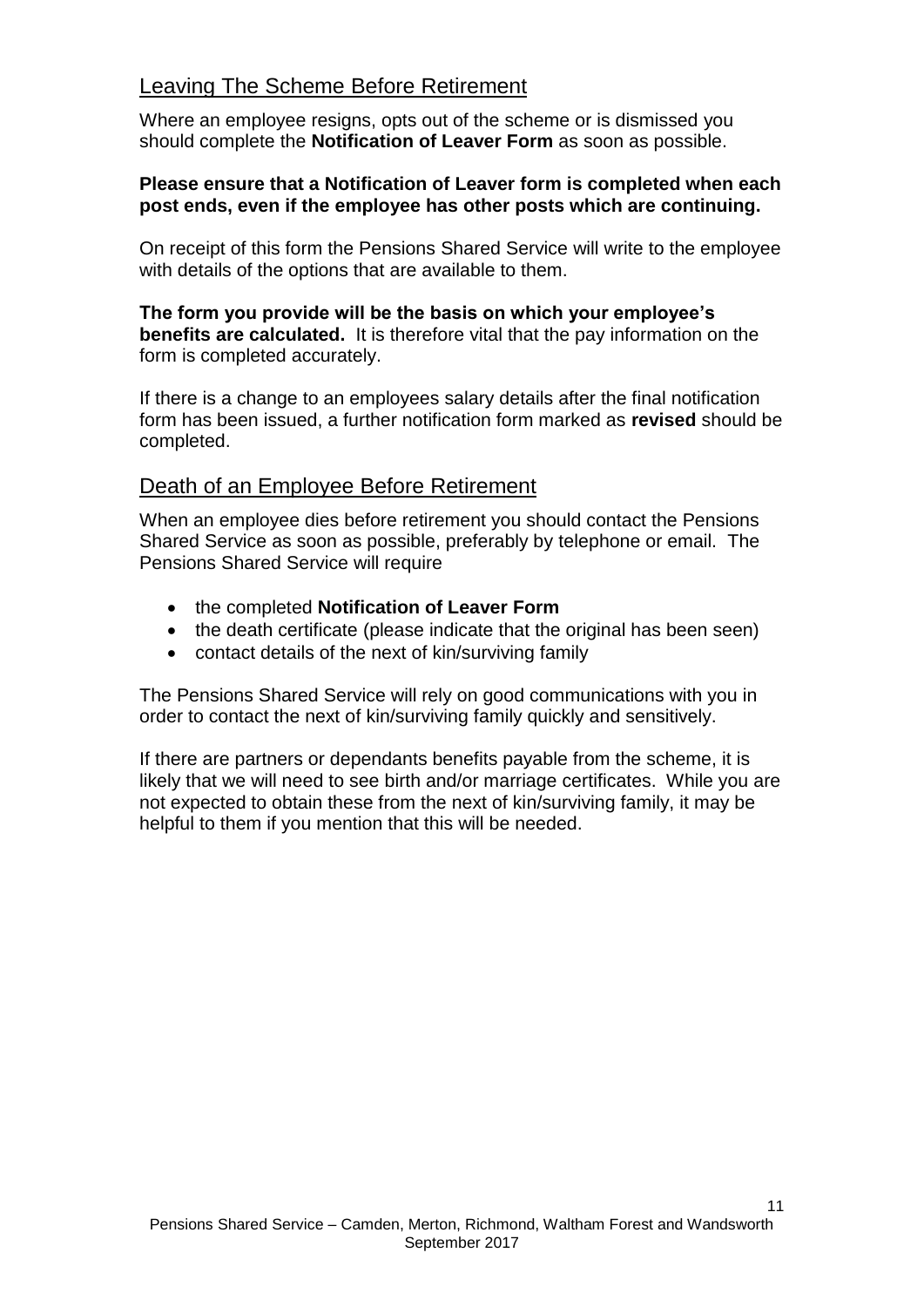# Retirements (not including Flexible Retirement)

When an employee is retiring and the leaving date is confirmed, a copy of the **Notification of Leaver Form** marked as **provisional** should be sent to the Pensions Shared Service.

You should aim to provide this at least 4 months before the employee's retirement date, along with a copy of the latest available payslip. This will ensure that the necessary documentation is issued and will help to avoid delays with the payment of benefits.

Please ensure that a **Notification of Leaver form**, marked provisional is sent for the following:

- **Age Retirement (over 55's)**
- **Ill-Health Retirement**
- **Early Retirement (Redundancy/Efficiency/Voluntary)**

As soon as the relevant information is available, a further **Notification of Leaver Form**, marked actual, should be completed for ALL employees, regardless of whether or not they are retiring. **The form you provide will be the basis on which your employee's benefits are calculated. Inaccuracy could result in an overpayment of benefits being made to the employee.**

If there is a change to an employees salary details after the final notification form has been issued, a further notification form marked **revised** should be completed and sent as soon as possible.

Employees are not permitted to remain in the scheme on or after the day before their 75<sup>th</sup> birthday.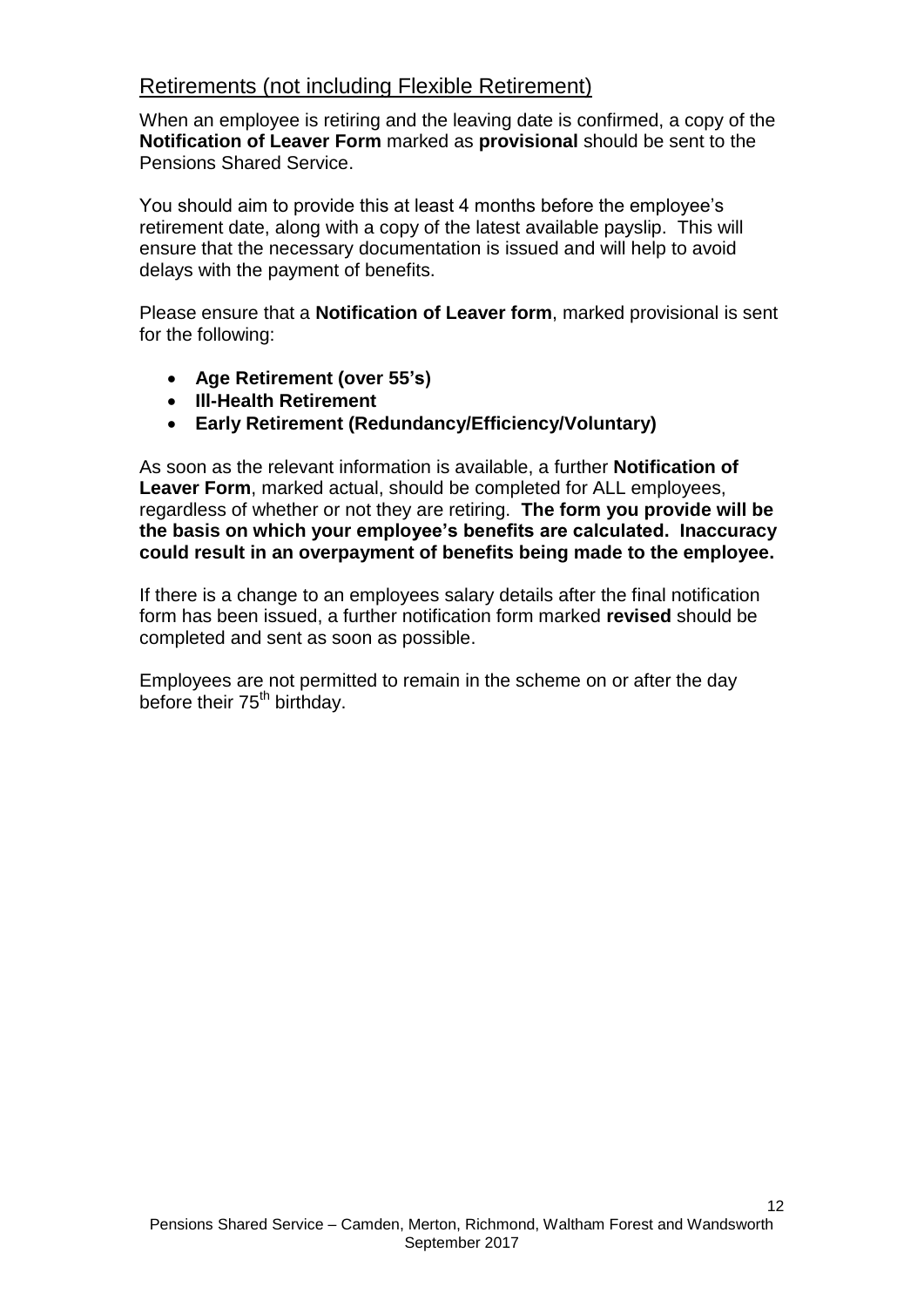# Flexible Retirements

An employee can only take flexible retirement with the agreement of their employer and in line with their employer's LGPS discretions policy.

If the appropriate director/Governors have agreed to a flexible retirement you should ensure that a **Flexible Retirement form**, marked actual is sent to the Pensions Shared Service along with;

- Your employee's application for Flexible Retirement
- Your employer's LGPS discretions policy
- A copy of the flexible retirement agreement signed by the appropriate director/Governors as set out in your policy

#### **The form you provide will be the basis on which your employee's benefits are calculated. Inaccuracy could result in an overpayment of benefits being made to the employee.**

If there is a change to an employees salary details after the final notification form has been issued, a further notification form marked **revised** should be completed and sent as soon as possible.

Employees are not permitted to remain in the scheme on or after the day before their 75<sup>th</sup> birthday.